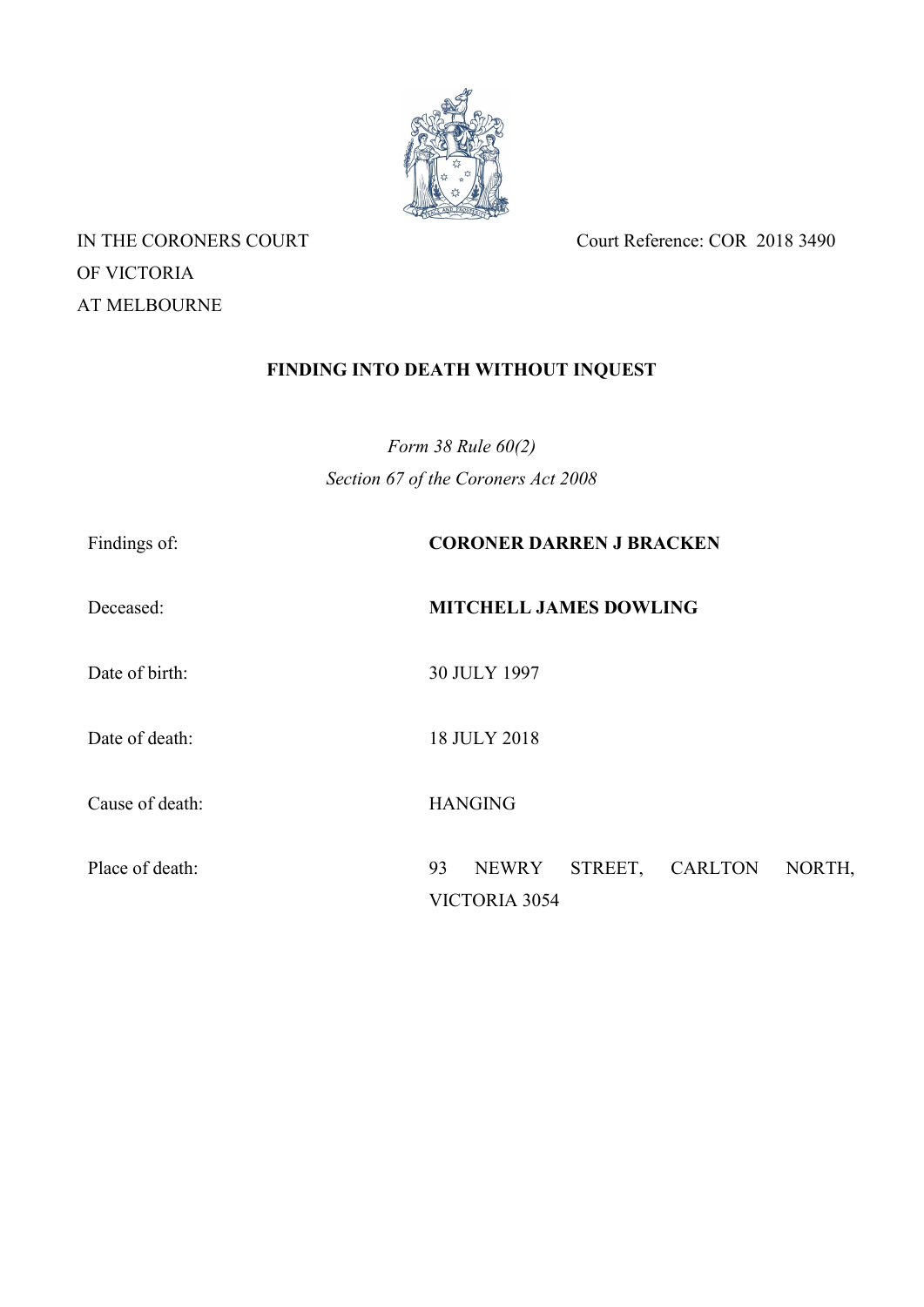## **TABLE OF CONTENTS**

| <b>Background</b><br>The purpose of a coronial investigation                                                        |           |
|---------------------------------------------------------------------------------------------------------------------|-----------|
|                                                                                                                     |           |
| Identity of the deceased, pursuant to section $67(1)(a)$ of the Act<br>$\overline{\phantom{a}}$                     | 4         |
| Cause of death, pursuant to section $67(1)(b)$ of the Act<br>-                                                      | $4 - 5$   |
| Circumstances in which the death occurred, pursuant to section $67(1)(c)$<br>$\overline{\phantom{a}}$<br>of the Act | 5         |
| Comments pursuant to section 67(3) of the Act                                                                       | $6 - 13$  |
| <b>Recommendations</b>                                                                                              | $13 - 14$ |
| <b>Findings and conclusion</b>                                                                                      | 15        |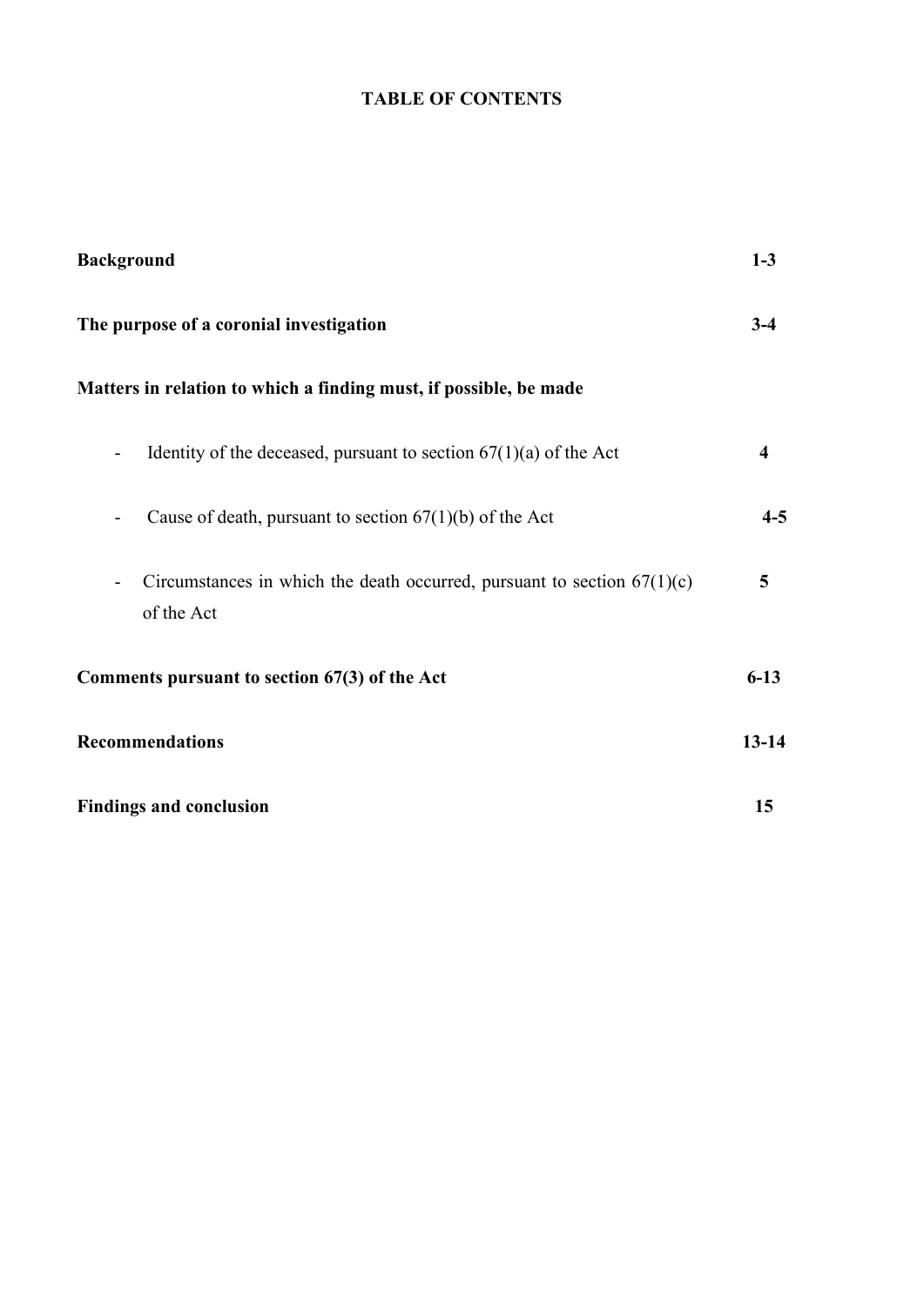## **HIS HONOUR:**

### **BACKGROUND**

- 1. Mitchell James Dowling was only 20 years old when he died by hanging on 18 July 2018. Mr Dowling was an Arts student at the University of Melbourne and lived at 93 Newry Street, Carlton North with friends and fellow students.
- 2. Mr Dowling was a much-loved son and brother. His parents, Damian and Lisa Dowling, brother Padrick and sisters Sophie and Katherine, live in Geelong.
- 3. Mr Dowling was passionate about Drama and completed VCE Drama and Theatre Studies in 2015. In 2016, Mr Dowling commenced his degree course, majoring in Psychology and Gender Studies. Initially he lived at St Hilda's College in Parkville. In June 2017, one of Mr Dowling's college friends contacted his mother and told her of concerns that she and other of his friends held in relation to Mr Dowling's mental health.
- 4. Mr Dowling's parents met with the woman who had contacted Mr Dowling's mother on 23 June 2017 and she explained that on 21 June 2018 after he had been drinking Mr Dowling put a belt around his neck and made choking noises. This woman explained to Mr Dowling's parents that Mr Dowling "*got down*" when he was drinking.
- 5. Following the meeting, Mr Dowling's mother spoke with Mr Sergio Fabris, Vice Principal of St Hilda's College about Mr Dowling. Mr Fabris told her that Mr Dowling was drinking excessively which was causing problems with his roommate. Mr Fabris wanted to ban Mr Dowling from drinking, failing which he would be required to leave the College. Mr Dowling's parents supported the imposition of an alcohol ban which was put in place on 30 June 2017.
- 6. Mr Dowling's mother arranged for Mr Dowling to see a psychologist, Laura Capitanio. Mr Dowling's the first of eight consultation with Ms Capitanio occurred on 6 July 2017 and the last on 7 September 2017.
- 7. Mr Dowling told Ms Capitanio about his weekly binge drinking and two attempts at selfasphyxiation whilst intoxicated – on one occasion using a plastic bag and on another a belt.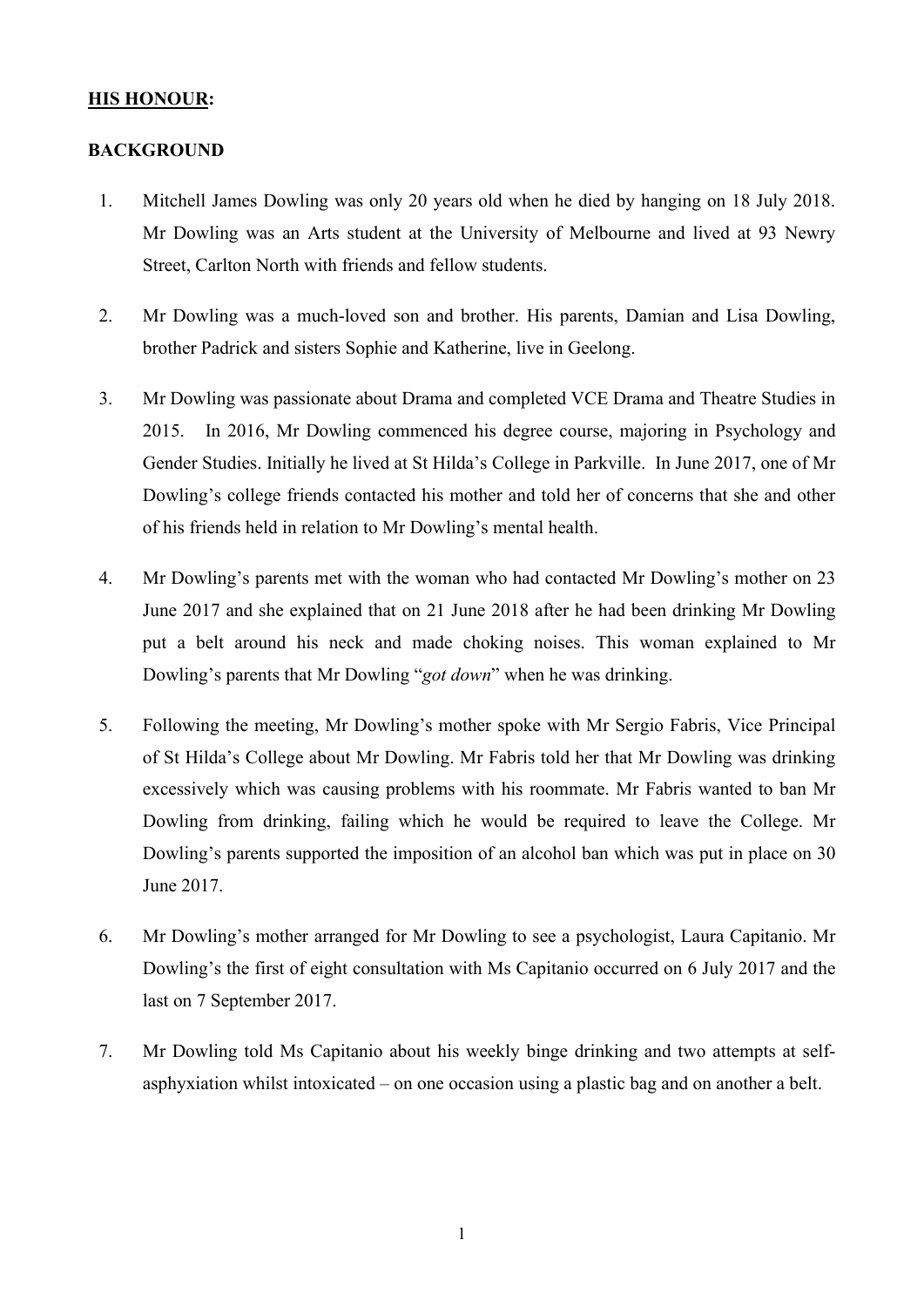## Ms Capitanio considered that:

*"At initial presentation, Mitchell appeared to mostly satisfy the diagnostic criteria for a Major Depressive Disorder with Atypical Features, Moderate; however, he did not satisfy Criteria B for the Atypical Features Specifier due to the absence of one of the following; appetite disturbance, hypersomnia and leaden paralysis."*

- 8. Ms Capitanio assessed Mr Dowling's risk of suicide at the time as low to moderate and noted protective factors including his family and social supports.
- 9. According to Ms Capitanio, Mr Dowling progressed well but chose to discontinue the psychological treatment after eight sessions. At the last session, Ms Capitanio considered that Mr Dowling no longer met the diagnostic criteria for Major Depressive Disorder with Atypical Features and was aware of his triggers. She reported that:

"*He was aware of the triggers (alcohol, social problems) and warning signs (negative self-criticism) of his emotional distress…Throughout his psychological treatment, he chose to abide by, and commit to, his agreement of safe alcohol consumption. Mitchell spoke about his future pans from the first session. Mitchell continued to deny suicidal intent and plans and he used treatment strategies to help strengthen his tolerance of negative emotions and feelings".* 

- 10. In January 2018 Mr Dowling moved into the Newry Street house with friends all of whom were aware of his previous mental health issues but considered that he was doing well. The four friends were a close-knit unit and regularly did things together.
- 11. In or about May 2018, Mr Dowling met Brady Price on the online dating app "*Tinder*" and they dated regularly during June and July 2018.
- 12. In June 2018, Mr Dowling told his mother that he was having issues with his housemates, citing a lack of interaction with them.
- 13. On 1 July 2018, Mr Dowling visited his parents in Geelong and helped plan his upcoming 21st birthday party. During this visit he told his mother that "*I feel stressed. I don't know*  why'. He returned to Melbourne on 4 July 2018. He visited his family in Geelong again between 13-16 July 2018 making further arrangements for his party.
- 14. Mr Dowling last saw Mr Price on 16 July 2018 after he returned to Melbourne from his parents' home in Geelong.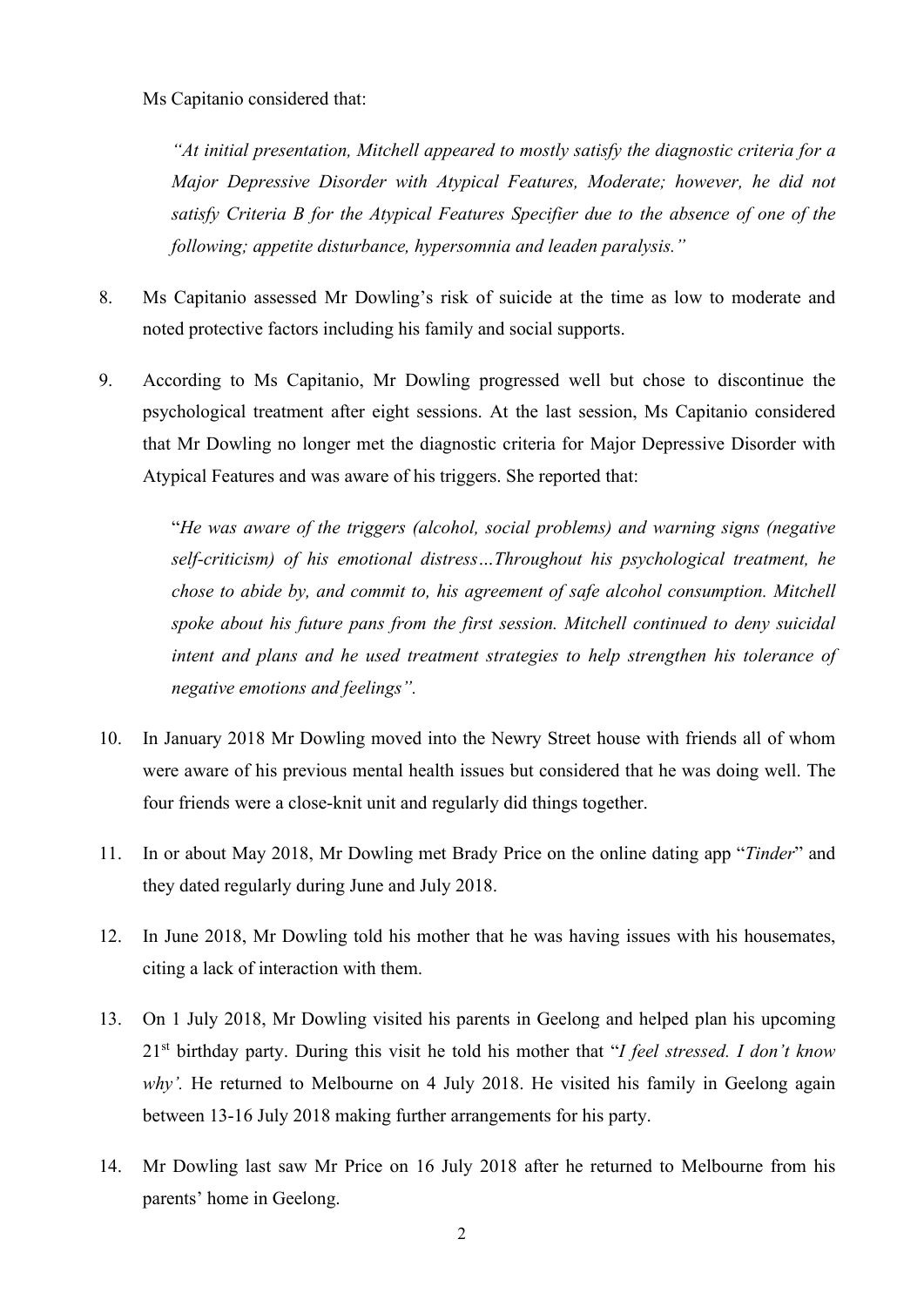15. One of Mr Dowling's housemates stated that he had an argument with Mr Dowling "*a couple of weeks"* prior to Mr Dowling's death, and that this caused some ongoing tension, at least between the two of them.

## **THE PURPOSE OF A CORONIAL INVESTIGATION**

- 16. Mr Dowling's death constituted a '*reportable death*' pursuant to section 4 of the *Coroners Act* (2008) (Vic) ("the Act"), as his death occurred in Victoria, was unexpected, appears to have resulted, directly or indirectly, from an accident or injury, and was not from natural causes.<sup>[1](#page-4-0)</sup>
- 17. The Act requires a coroner to investigate reportable deaths such as Mr Dowling's and, if possible, to find:
	- (a) the identity of the deceased.
	- (b) the cause of death and
	- (c) the circumstances in which death occurred.<sup>[2](#page-4-1)</sup>
- 18. For coronial purposes, '*circumstances in which death occurred*'[3](#page-4-2) refers to the context and background the death including the surrounding circumstances. Rather than being a consideration of all circumstances which might form part of a narrative culminating in the death, required findings in relation to circumstances are limited to those circumstances which are sufficiently proximate to be considered relevant to the death.
- 19. The coroner's role is to establish facts, rather than to attribute or apportion blame for the death.<sup>[4](#page-4-3)</sup> It is not the coroner's role to determine criminal or civil liability,<sup>[5](#page-4-4)</sup> nor to determine disciplinary matters.
- 20. One of the broader purposes of coronial investigations is to contribute to a reduction in the number of preventable deaths, both through the observations made in the investigation findings and by making recommendations.
- <span id="page-4-5"></span>21. Coroners are also empowered to:
	- (a) report to the Attorney-General on a death;  $6\frac{1}{2}$  $6\frac{1}{2}$

<span id="page-4-0"></span>Section 4 Coroners Act 2008.

<span id="page-4-1"></span><sup>2</sup> See Preamble and s 67, *Coroners Act* (2008).

 $3$  Section  $67(1)(c)$ .

<span id="page-4-3"></span><span id="page-4-2"></span><sup>4</sup> *Keown v Khan* (1999) 1 VR 69.

<span id="page-4-4"></span> $5$  Section 69 (1).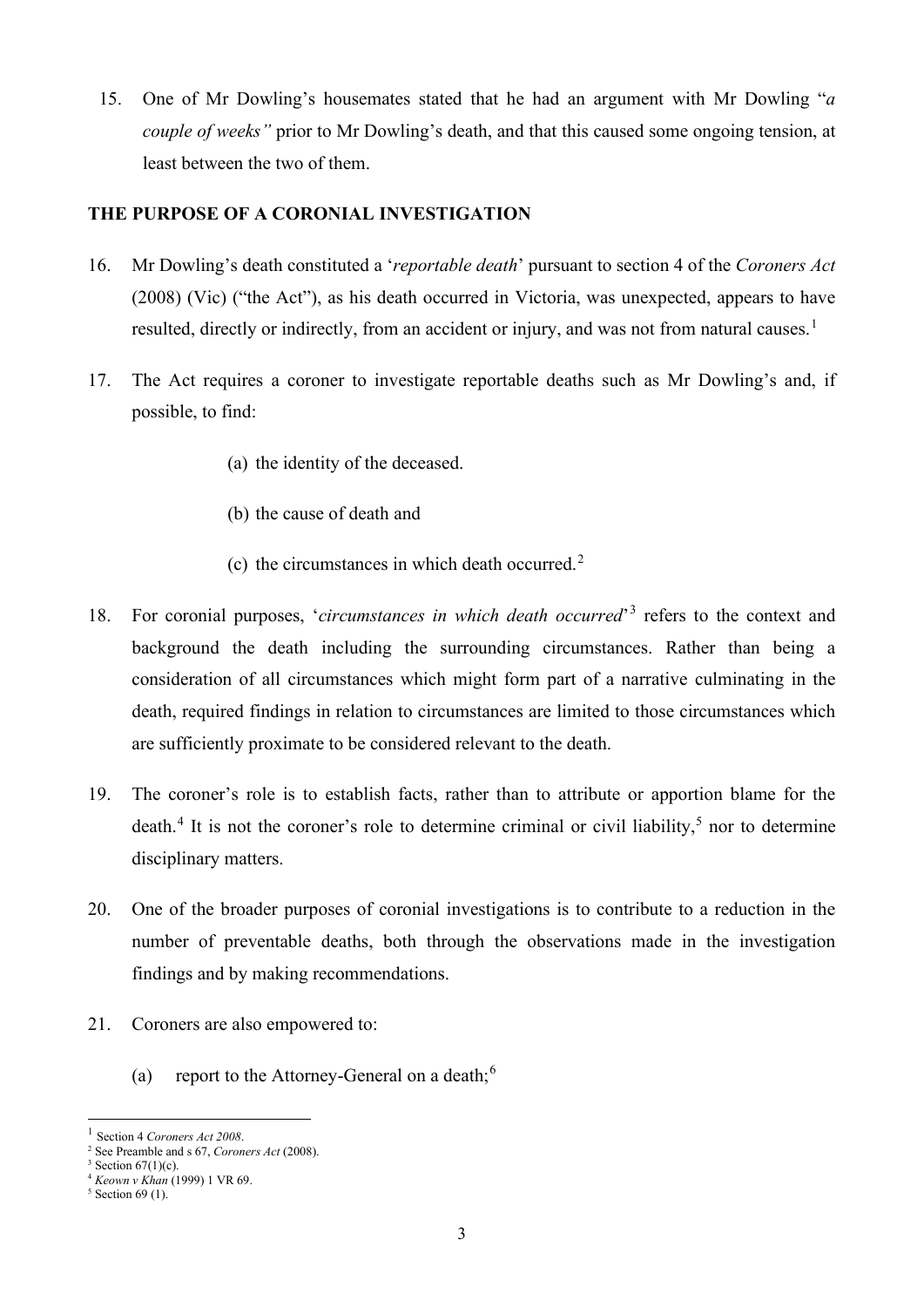- (b) comment on any matter connected with the death investigated, including matters of public health or safety and the administration of justice;<sup>[7](#page-5-0)</sup> and
- (c) make recommendations to any Minister or public statutory authority on any matter connected with the death, including public health or safety or the administration of justice.<sup>[8](#page-5-1)</sup>
- 22. Coronial findings must be underpinned by proof of relevant facts on the balance of probabilities.[9](#page-5-2) The strength of evidence necessary to so prove facts varies according to the nature of the facts and the circumstances in which they are sought to be proved.<sup>10</sup>
- 23. Proof of facts underpinning a finding that would, or may, have an extremely deleterious effect on a party's character, reputation or employment prospects demand a weight of evidence commensurate with the gravity of the facts sought to be proved.<sup>[11](#page-5-4)</sup> Facts should not be considered to have been proved on the balance of probabilities by inexact proofs, indefinite testimony, or indirect inferences,  $12$  rather such proof should be the result of clear, cogent or strict proof in the context of a presumption of innocence.<sup>[13](#page-5-6)</sup>

### **MATTERS IN RELATION TO WHICH A FINDING MUST, IF POSSIBLE, BE MADE**

#### **Identity of the Deceased - Section 67(1)(a) of the Act**

- 24. On 19 July 2018, Damian Dowling identified the deceased as his son, Mitchell James Dowling born on 30 July 1997.
- 25. Mitchell Dowling's identity is not in dispute and requires no further investigation.

## **Cause of death - Section 67(1)(b) of the Act**

26. On 19 July 2018, Dr Sarah Parsons, a pathologist practising at the Victorian Institute of Forensic Medicine, conducted an external examination upon Mr Dowling's body. Dr Parsons

 $6$  Section 72(1).

<span id="page-5-0"></span> $7$  Section 67(3).

<span id="page-5-1"></span><sup>8</sup> Section 72(2).

<span id="page-5-2"></span><sup>9</sup> *Re State Coroner; ex parte Minister for Health* (2009) 261 ALR 152.

<span id="page-5-3"></span><sup>&</sup>lt;sup>10</sup> *Qantas Airways Limited v Gama* (2008) 167 FCR 537 at [139] per Branson J but I note that His Honour was referring to the correct approach to the standard of proof in a civil proceeding in a federal court with reference to section 140 of the *Evidence Act 1995* (Cth); *Neat Holdings Pty Ltd v Karajan Holdings Pty Ltd* (1992) 67 ALJR 170 at 170-171 per Mason CJ, Brennan, Deane and Gaudron JJ.

<span id="page-5-4"></span><sup>11</sup> *Anderson v Blashki* [1993] 2 VR 89, following *Briginshaw v Briginshaw* (1938) 60 CLR 336, referring to *Barten v Williams* (1978) 20 ACTR 10; *Cuming Smith & Co Ltd v Western Farmers Co-operative Ltd* [1979] VR 129; *Mahon v Air New Zealand Ltd* [1984] AC 808 and *Annetts v McCann*  (1990) 170 CLR 596.

<sup>12</sup> *Briginshaw v Briginshaw* (1938) 60 CLR 336, at pp. 362-3 per Dixon J.

<span id="page-5-6"></span><span id="page-5-5"></span><sup>&</sup>lt;sup>13</sup> Briginshaw v Briginshaw (1938) 60 CLR 336, at pp. 362-3 per Dixon J.; *Cuming Smith & CO Ltd v Western Farmers Co-operative Ltd* [1979] VR 129, at p. 147; *Neat Holdings Pty Ltd v Karajan Holdings Pty Ltd* (1992) 67 ALJR 170 at 170-171 per Mason CJ, Brennan, Deane and Gaudron JJ.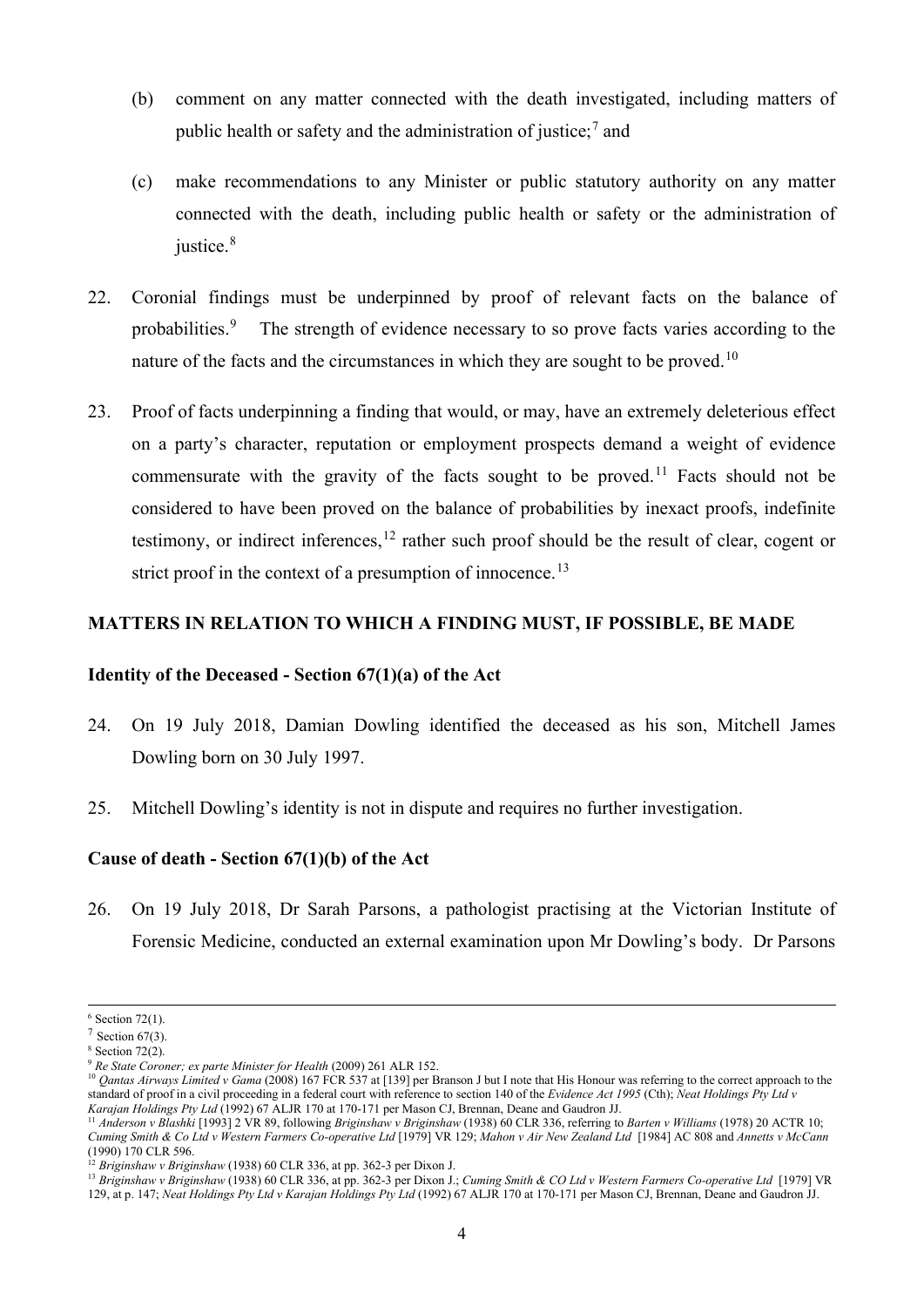provided a written report, dated 7 August 2018, in which she opined that the cause of Mr Dowling's death was '*Hanging*'. I accept Dr Parson's opinion.

27. Toxicological analysis of postmortem samples detected the presence of ethanol  $(a<sub>l</sub>co<sub>h</sub>)(0.14g<sub>m</sub>L)$  but no other common drugs or poisons.

#### **Circumstances in which the death occurred - Section 67(1)(c) of the Act**

- 28. On 17 July 2018, Mr Dowling and his housemates went to a "*Trivia Night*" at the Workers' Club in Fitzroy. Mr Dowling arrived after the others at approximately 8.00pm. Mr Dowling and one of his housemates discussed some differences of opinion and in his statement to police this housemate said that "…*by the end of it we said to each other the things we would work on. We gave each other a hug".* Mr Dowling was said to be upset and crying after this conversation and told his housemates that the housemate with whom he had had the discussion "…*had told him all the housemates had issues with him…".* They agreed to talk about it later.
- 29. At approximately 11.30-11.45pm Mr Dowling and his friends went to the Evelyn Hotel. One housemate reported that Mr Dowling was "*really chatty and seemed fine".* Another housemate reported that he and Mr Dowling "…*were getting along better than we had in the past few weeks".* The group drank beer.
- 30. Two housemates returned to the Newry Street house at approximately 12.30pm. Mr Dowling and the fourth housemate and others left the hotel when it closed between 1.00 – 1.30am. Mr Dowling walked off from the group and one housemate (who occupied the room adjacent to Mr Dowling's) stated that she heard him arrive home at approximately 1.30am. The fourth housemate arrived home at approximately 2.30am.
- 31. At approximately 12noon on 18 July 2018, two housemates became concerned that Mr Dowling had not been active on Facebook and went to check on him. They found him hanging by a belt from a rod in the wardrobe of his bedroom.
- 32. Emergency services were called and paramedics who arrived shortly afterward at 12.15pm declared Mr Dowling deceased at the scene.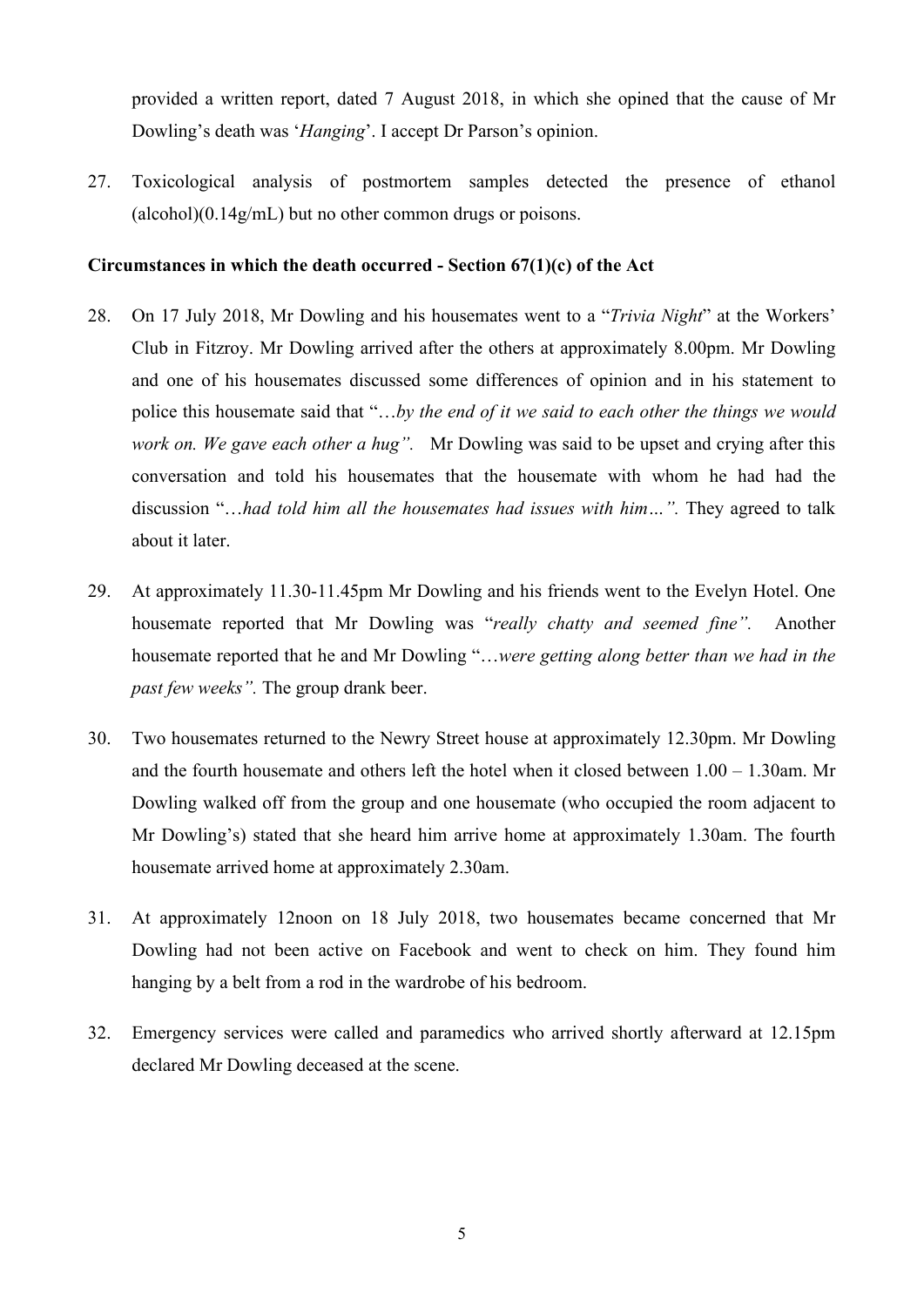#### **COMMENTS PURSUANT TO SECTION 67(3) OF THE ACT**

#### *Dr and Mrs Dowling's Concerns*

- 33. Mr Dowling's parents expressed concerns about Ms Capitanio's management of their son, concerns which were doubtless exacerbated by Ms Capitanio's refusal to meet with them or provide them with a copy of her records relating to her treatment of Mr Dowling.
- 34. Dr and Mrs Dowling informed the Court they were concerned about Ms Capitanio's diagnosis (believing this to have been Adjustment Disorder) and treatment of Mr Dowling. Given these concerns, I referred the matter to the Coroners Prevention Unit (**CPU)**[14](#page-7-0)Health and Medical Investigation Team for review.
- 35. The CPU (Mental Health) reviewed Ms Capitanio's detailed statement and advised me that Ms Capitanio considered that Mr Dowling mostly satisfied the criteria for Major Depressive Disorder with Atypical Features, Moderate<sup>15</sup>, but did not satisfy criteria B for the specifier of Atypical Features. Treatment focused on addressing Mr Dowling's binge drinking (and associated consequences), improving his mood and improving his sensitivity to interpersonal rejection. Mr Dowling's symptoms appeared to gradually improve and he reduced his alcohol use.
- 36. Throughout treatment Ms Capitanio spoke to Mr Fabris at Mr Dowling's College, sent a letter to his GP and regularly discussed with Mr Dowling his support network, including a recommendation that Mr Dowling continue to see his GP.
- 37. At Mr Dowling's last appointment with Ms Capitanio, Ms Capitanio reported that Mr Dowling indicated that he did not wish to continue psychological treatment as he felt that he had achieved a reduction in his symptoms. Ms Capitanio determined that Mr Dowling no longer satisfied the diagnostic criteria for Major Depressive Disorder with Atypical Features; that he was aware of the impact of alcohol and social problems on his mental state including of the signs of a deteriorating mental state. Ms Capitanio reported that Mr Dowling's suicidal

<span id="page-7-1"></span><span id="page-7-0"></span><sup>&</sup>lt;sup>14</sup> The role of the CPU is to assist coroners investigating deaths, particularly deaths which occur in a healthcare setting. It is staffed by healthcare professional, including practising physicians and nurses, who are independent of the health professionals and institutions under consideration. <sup>15</sup> Major depressive disorder is characterised by five or more of the following symptoms every day (or nearly every day) during the same two week period: depressed mood for most of the day, diminished interest/pleasure in all or most activities, decreased appetite or an unintentional change of 5%body weight in a month, insomnia or hypersomnia, psychomotor agitation or retardation, fatigue or loss of energy, feelings of worthlessness or excessive/inappropriate guilt, diminished ability to concentrate of make decisions, recurrent thoughts of death/suicide. Of the five symptoms required for a diagnosis, one must be depressed mood or diminished interest/pleasure. The specifier "with atypical features" is given when the following features predominate during the majority of days of the current or most recent major depressive episode or persistent depressive disorder: A. Mood reactivity (i.e mood brightens in response to actual or potential positive events. B. Two (or more of the following; significant weight gain or increase in appetite, hypersomnia, leaden paralysis (i.e heavy, leaden feelings in arms or legs) and/or a long standing pattern of interpersonal rejection sensitivity (not limited to episodes of mood disturbance that results in significant social or occupational impairment: C. Criteria are not met for "with melancholic features" or "with catatonia" during the same episode.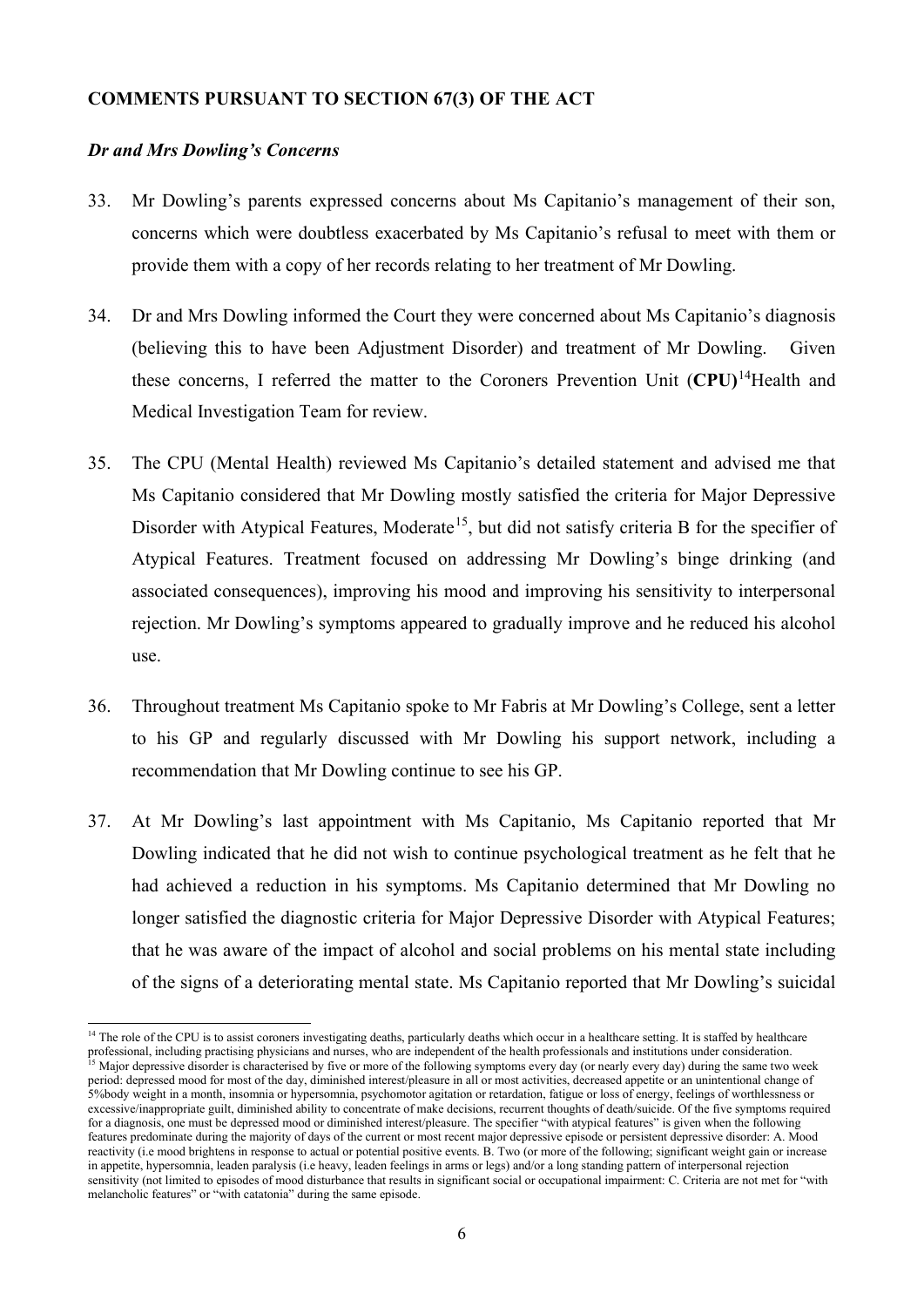ideation declined throughout treatment and that at the last appointment he denied suicidal intent and plans.

- 38. Dr Capitanio recommended that Mr Dowling continue psychological treatment and Mr Dowling said that he may do so in the future. Ms Capitanio had no further contact with Mr Dowling who did not return to see Dr Morrison. There is no evidence on the available information that Mr Dowling saw any other health professional for mental health concerns in the ten months before his death.
- 39. The CPU advised me that the available evidence indicated that Mr Dowling was not suffering a current mental illness at his last appointment with Ms Capitanio. There is no evidence that Ms Capitanio diagnosed Mr Dowling as suffering from an Adjustment Disorder and the CPU advised me that, even if that were the case, the diagnosis of an adjustment disorder is a time limited diagnosis which would not necessarily be relevant ten months later.
- 40. The CPU advised me further, that from its review of Ms Capitanio's records it appears Mr Dowling was aware of his vulnerability if exposed to interpersonal difficulties and if he continued to use alcohol to excess.
- 41. On or about 18 June 2020 I directed my solicitor to write to Dr and Mrs Dowling in order to advise them, inter alia, of the advice provided to me by the CPU and of my view that I could fulfill my obligations and make findings as required by the *Coroners Act* [2008] without conducting an inquest and that I was considering doing so, with however, the inclusion of recommendations to address concerns raised by Dr and Mrs Dowling in their correspondence.
- 42. My proposed recommendations were as follows:

*That the Australian Psychological Society* **(APS)** *advise its members that when treating young adults, they consider providing the patient with written information relevant to the diagnosis which can be provided to the patient's family, friends and support. In particular, the information could include information about future symptoms which may indicate a relapse and the need for future therapy.*

*That the APS advise its members that when treating young adults in relation to selfharm and suicide issues that they consider seeking patient approval/consent for the psychologist to consult directly with the patient's parents or a parent or partner about the patient's condition and what may be needed to support the patient.*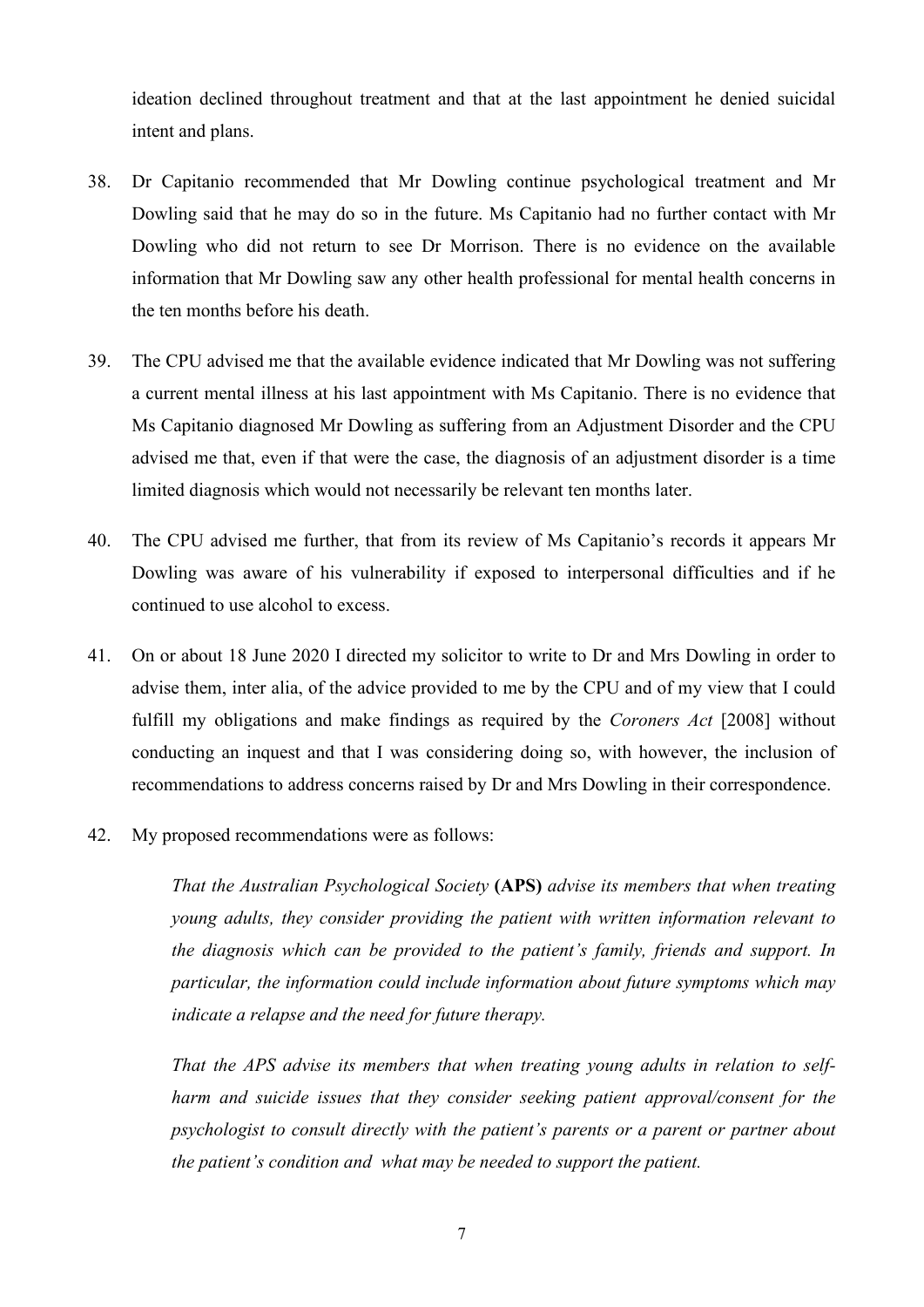*That the APS consider reminding its members that, regardless of their ongoing duty of confidentiality to deceased patients, that there is a specific exemption contained in Health Privacy Principle 2.4 of the Health Records Act 2001 (Vic) which states that:*

*" a health service provider may disclose health information about an individual to an immediate family member of the individual if:*

*(ii) the disclosure is made for compassionate grounds.*

43. Dr and Mrs Dowling responded by letter dated 25 June 2020. The confirmed that they had accessed Ms Capitanio's clinical records which were contained in the coronial brief made available to them and were now aware that Ms Capitanio's diagnosis was Major Depressive Disorder with Atypical Features (**MDAF)** and that:

> "*Our concerns regarding Mitchell's mental health care and request for an inquest was made in the knowledge of this diagnosis of MDAF".*

> *MDAF is recognised as a relapsing disorder with associated increased risk of completed suicide. It remains our assessment on reading the Coronial Brief that Mitchell's mental health care focused excessively on managing him in isolation of his close social and emotional support network and had greater steps been taken to ensure involvement of that network the risk of completed suicide in the event of a relapse of MDAF would have been reduced.*

> *Whilst the Coronial brief provides no definitive evidence that Mitchell was experiencing a current mental illness proximal to, or at the time of, his death, the brief does provide evidence of interpersonal conflict. Interpersonal conflict is a recognised trigger for relapse of MDAF and is described in the Coronial brief as the precipitant for Mitchell's depressive illness in 2017. It remains our belief that Mitchell had experience a relapse of MDAF prior to his death.*

44. Dr and Mrs Dowling are critical of what appears to be a failure by Ms Capitanio to involve a psychiatrist in Mr Dowling's care. In addition, they proposed the following amendments (as emphasised) to bolster my proposed recommendations as follows:

> *That the Australian Psychological Society (APS) advise its members that when treating young adults, unless clear reasons contraindicate such action, they provide the patient with written information relevant to the diagnosis which can be provided to the patient's*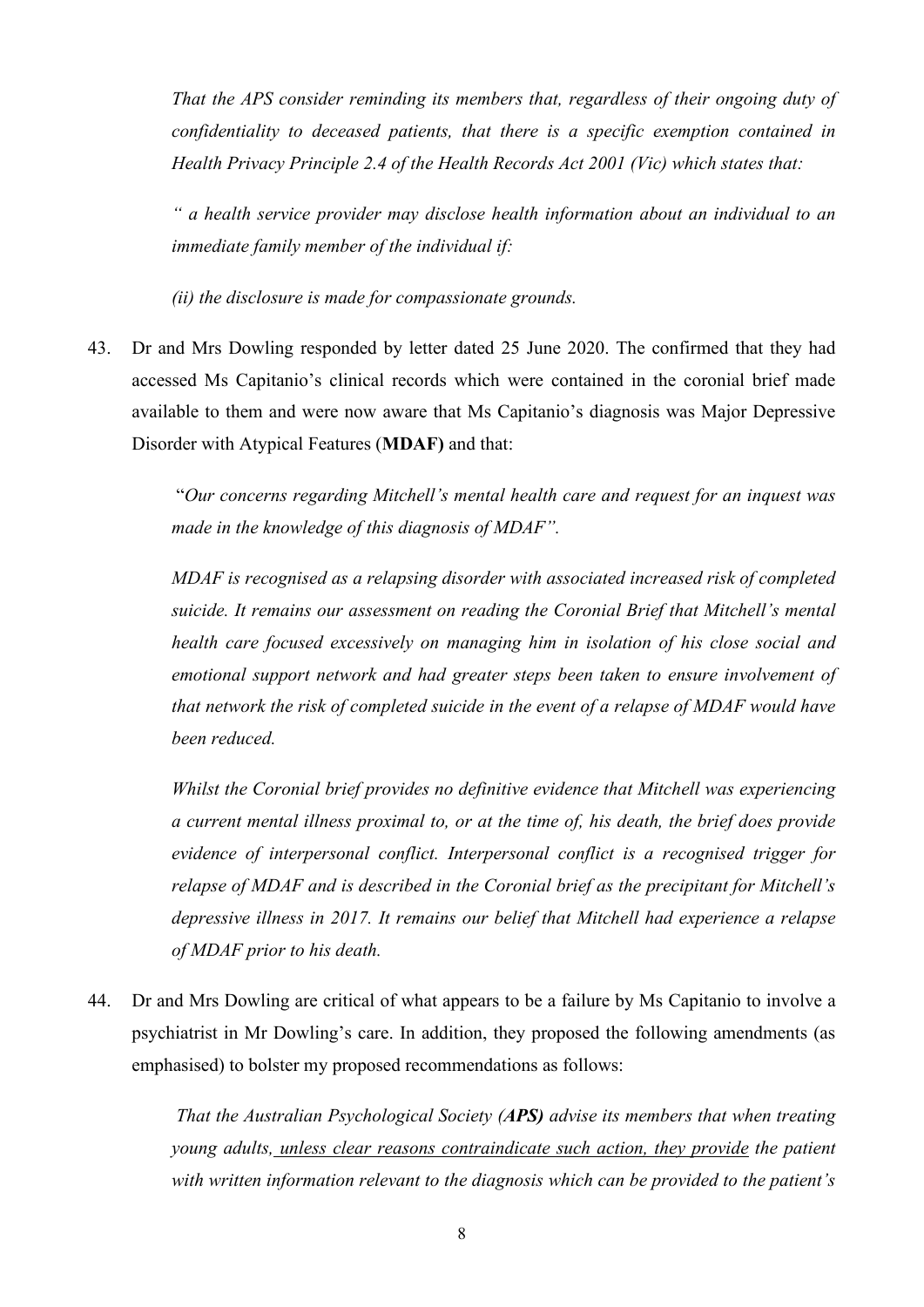*family, friends and/or supports. In particular the information should include information about future symptoms which may indicate a relapse and the need for further therapy.*

*That the APS advise its members that when treating young adults in relation to selfharm and suicide issues that, unless clear reasons contraindicate such actions, management should include exploring the option for the patient approving/consenting for the psychologist to directly consult with the patient's parent or a parent or partner about the patient's condition and that which may be needed to support the patient.*

*That the APS advise its members that when treating young adults, unless clear reasons contraindicate such action, management should include establishing whether the patient has discussed the diagnosis with family, friends and/or supports, exploring reasons why they may not have done so and possibly recommending that they do so and where appropriate, facilitating such action.*

*That the APS advise its members that when treating young adults, if the involvement of psychiatric care is considered appropriate, clear advice is provided as to how to access such care and the patient's general practitioner is promptly notified regarding the recommendation in order to further facilitate access to such care.*

- 45. I directed that Ms Capitanio be asked whether the issues sought to be raised by Mr Dowling's parents were considered by her and/or recommended by the APS.
- 46. Ms Capitanio responded by way of a supplementary statement dated 23 November 2020. She responded to each question put to her as follows:

"*When treating young adults such as Mr Dowling, what, if any written information relevant to the diagnosis (particularly regarding future symptoms which may indicate a relapse) do you provide to your patients which can be provided to the patient's family, friends and other supports? Is the provision of such written information recommended by the APS? "Did you provide any such (and if so, what) information to Mr Dowling?'*

- 47. Ms Capitanio advised me that she provides written information about her diagnosis to young adults who present with an intellectual disability or acquired brain injury or to those who request it. Otherwise, diagnostic information is provided verbally.
- 48. Ms Capitanio explained that she frequently provides patients with handouts (often sourced from the Centre for Clinical Interventions website) containing an overview of therapeutic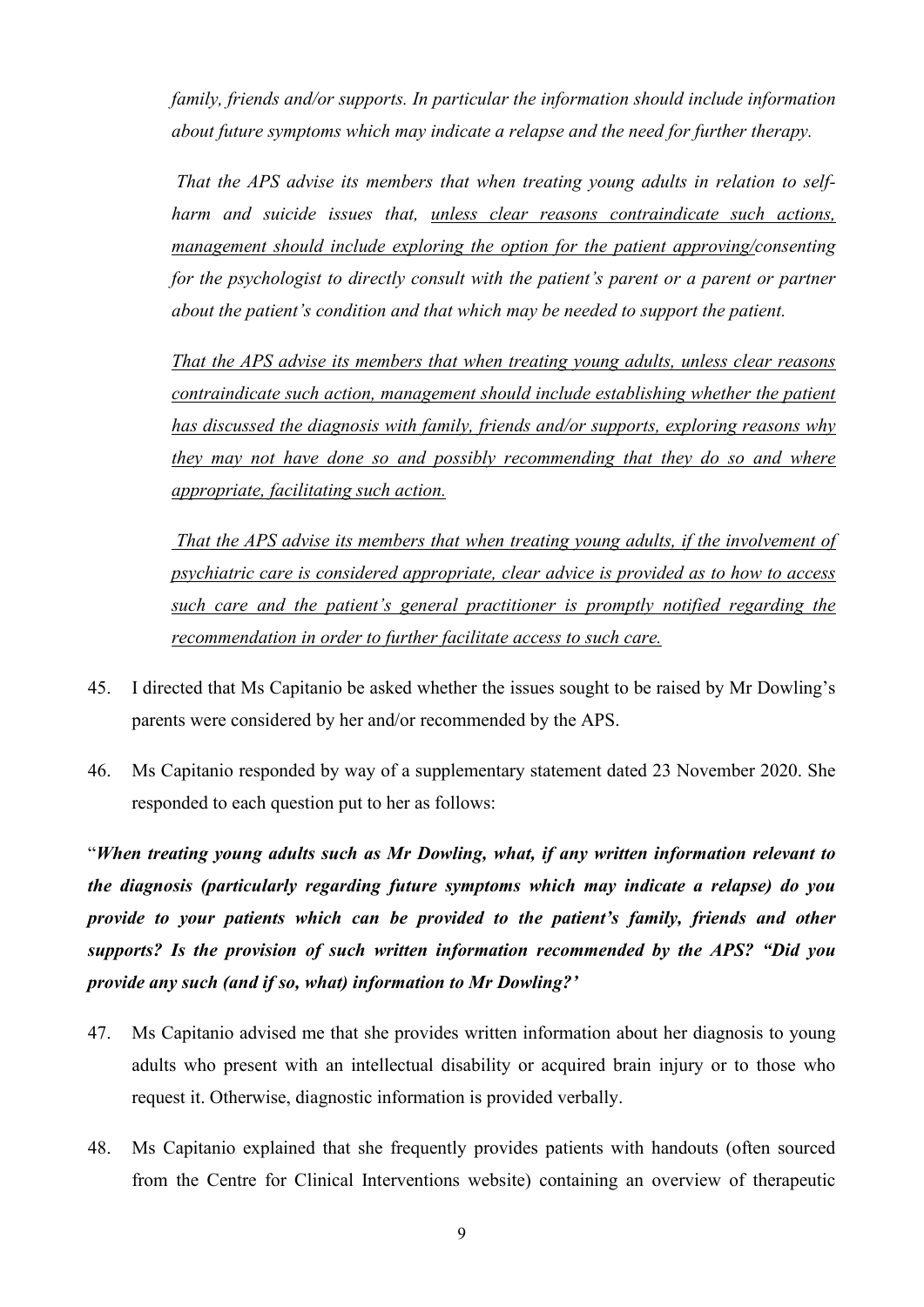techniques and strategies learned during treatment. Alternatively, she recommends patients access the website.

- 49. Ms Capitanio also noted that, in accordance with the APS Code of Ethics, it is her practice to provide (during the process of obtaining informed consent) an explanation of foreseeable consequences if a patient should decline to participate in or withdraw from treatment. She confirmed that such an explanation was given to Mr Dowling during his first and last consultations with her.
- 50. Finally, Ms Capitanio advised me that she provides written documentation of the diagnosis and presenting symptoms to the referring general practitioner to facilitate discussion with the patient.
- 51. Ms Capitanio advised me that, save in circumstances in which the patient has an intellectual disability, there no specific recommendation that such written information be provided to young adult patients.
- 52. Ms Capitanio advised me that she did not give any written diagnostic information to Mr Dowling. She did recommend that he access resources from the Centre for Clinical Interventions website, particularly those relating to depression and distress tolerance. She told me that at his last consultation with her, she reminded him of triggers (such as alcohol consumption or social problems) and warning signs, such as negative self-criticism.

"*When treating young adults such as Mr Dowling, do you consider seeking the patient's approval or consent to you directly consulting with the patient's parents or partner about the patient's condition and what supports the patient may require?" Did you consider doing so in Mr Dowling's case? Is this a step recommended in management of young adults by the APS?*

- 53. Ms Capitanio referred to the need to weigh competing principles of patient confidentiality and autonomy against any immediate risk of self-harm whilst maintaining patient engagement. She advised me that she encourages young adults to use a "*partners in care"* approach involving family and friends.
- 54. With regard to Mr Dowling, Ms Capitanio told me that she identified protective factors including displays of psychological insight; his experiences with success and feelings of effectiveness (particularly with his education) a sense of belonging and connection (especially with female friends; community support from St Hilda's College and his GP: and family warmth, support and acceptance especially from his mother. She noted that Mr Dowling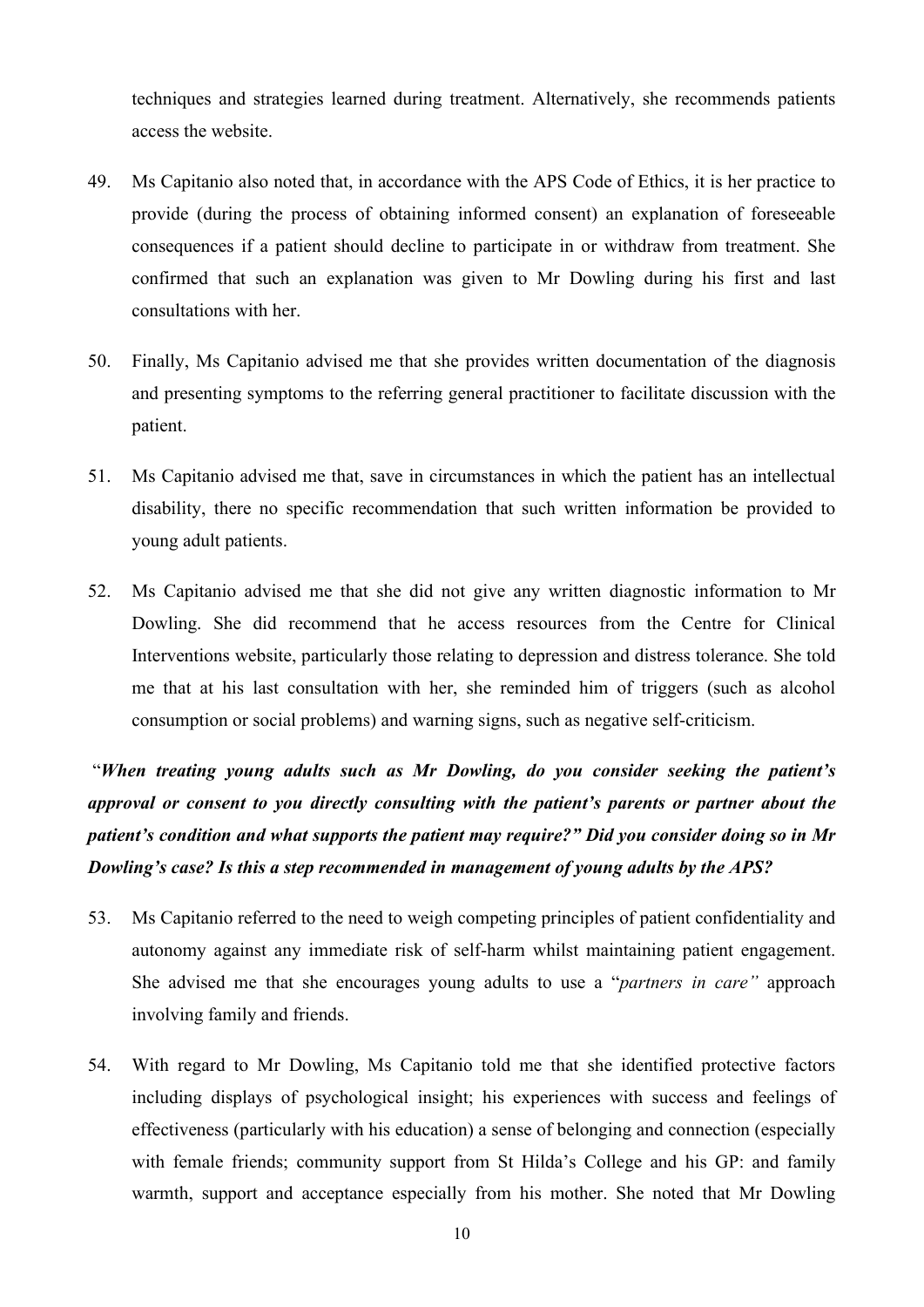articulated reasons for living and actively denied suicidal intent. Ms Capitanio encouraged Mr Dowling to embrace his supports as much as possible. She told me that if she had any concerns about Mr Dowling's immediate safety, she would have sought consent from him to consult with his parents to arrange appropriate medical, psychiatric and/or social care. In the absence of consent, she would have disclosed the risk in any event.

55. Ms Capitanio said that the APS does not have specific clinical guidelines relating to young adults.

## *"Do you canvass with young adult patients whether they have discussed the diagnosis with family, friends and/or supports? Is this a step recommended by the APS?*

- 56. Ms Capitanio advised me that when treating young adults she often highlights the usefulness of using a "*partners in care approach* "and advises that the emotional support provided by familial and social ties enhances psychological well-being. However, she does not specifically canvass whether the patient has discussed his/her diagnosis with family/friends or support, due, she reported, to "*considerations of client autonomy and self-determination"*
- 57. There is no recommendation by the APS that practitioners ask young adult patients if they have discussed their diagnosis with family or friends.

## *"At any time when treating Mr Dowling did you consider whether involvement of a psychiatrist was appropriate?*

- 58. Ms Capitanio advised me that she discussed the involvement of a psychiatrist in Mr Dowling's care during his first consultation with her – this was due to his age and gender, ambivalence about his sexual orientation and the presence of suicidal thoughts of asphyxiation or intoxication which precipitated the referral for psychological treatment; however, Mr Dowling was unwilling to engage with a psychiatrist due to his denial of current suicidal intent at the time of her assessment and treatment.
- 59. Ms Capitanio further explained that she continued to assess Mr Dowling's level of risk throughout his ongoing attendances with her. He reported improvements and at the conclusion of their sessions, there were no indicators of active risk and he denied suicidal thoughts or intent, leading Ms Capitanio to opine that involvement of a psychiatrist was not warranted.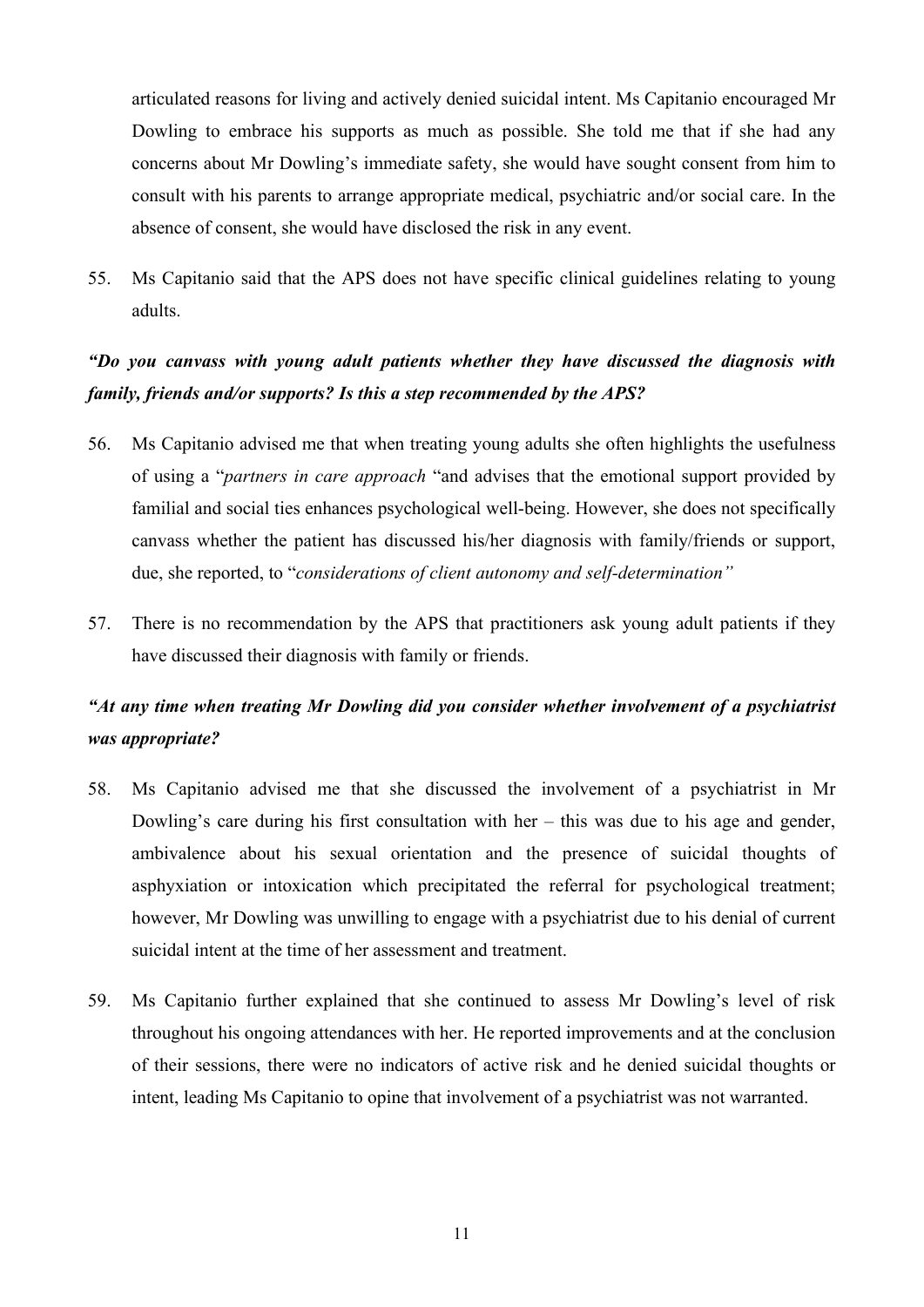#### *Comments*

- 60. Figures obtained from the Victorian Suicide Register reveal that in Victoria, in the years 2018 and 2019 there were 520 and 534 suicides , of which 63 and 64 respectively were young men in the 18-24 age group. Data available for 2020 reveals that, as at 30 September 2020 the number for the same group is 44 from a year to date total of 391. By comparison, in 2018 and 2019, 21and 19 young women in the same age group took their own lives with 12 recorded in 2020 to date.
- 61. The proposed recommendations, as thoughtfully amplified by Dr and Mrs Dowling, are directed to encouraging psychologists to consider encouraging young adult patients, where appropriate, to actively engage family, friends and other supports so that loved ones, aware of the diagnosis and treatment, are alert to changes in mood or behaviour (which may signal deterioration in mental state or relapse) thereby potentially preventing self-harm. The fact that a young adult has actively sought out treatment indicates a wish to recover and openness to advice thereby presenting the mental health practitioner with a valuable opportunity to seek to maximise and mobilise every support potentially available to the patient. Young people in this age group (18-24) are, of course, adults at law and entitled to reject involvement of family and friends; in addition, not every young adult may have a loving supportive network around them; however, even if only a few accepted advice from a treating mental health practitioner to actively involve their support network, there is the potential for lives to be saved and families spared the tragic loss endured by the Dowling family.
- 62. I can see no downside to the provision of simple, clear written information relevant to the diagnosis being provided to young adults, as suggested by Mr Dowling's parents. The provision of written information to the referring GP, may not always result in this information being discussed with the patient. In this particular for example, Mr Dowling did not return to see the referring GP so the discussion envisaged by Ms Capitanio did not eventuate. A simple patient handout would provide information which he/she can review and absorb, perhaps when experiencing a recurrence of symptoms, and may prompt an informed discussion with family, friends or other supports.
- 63. I accept that Ms Capitanio's clinical judgement throughout her treatment of Mr Dowling was that referral to a psychiatrist was not warranted. It is not possible to say with any certainty whether or not more active encouragement by Ms Capitanio to directly involve his loving family would have prevented Mr Dowling's tragic death ten months after his last consultation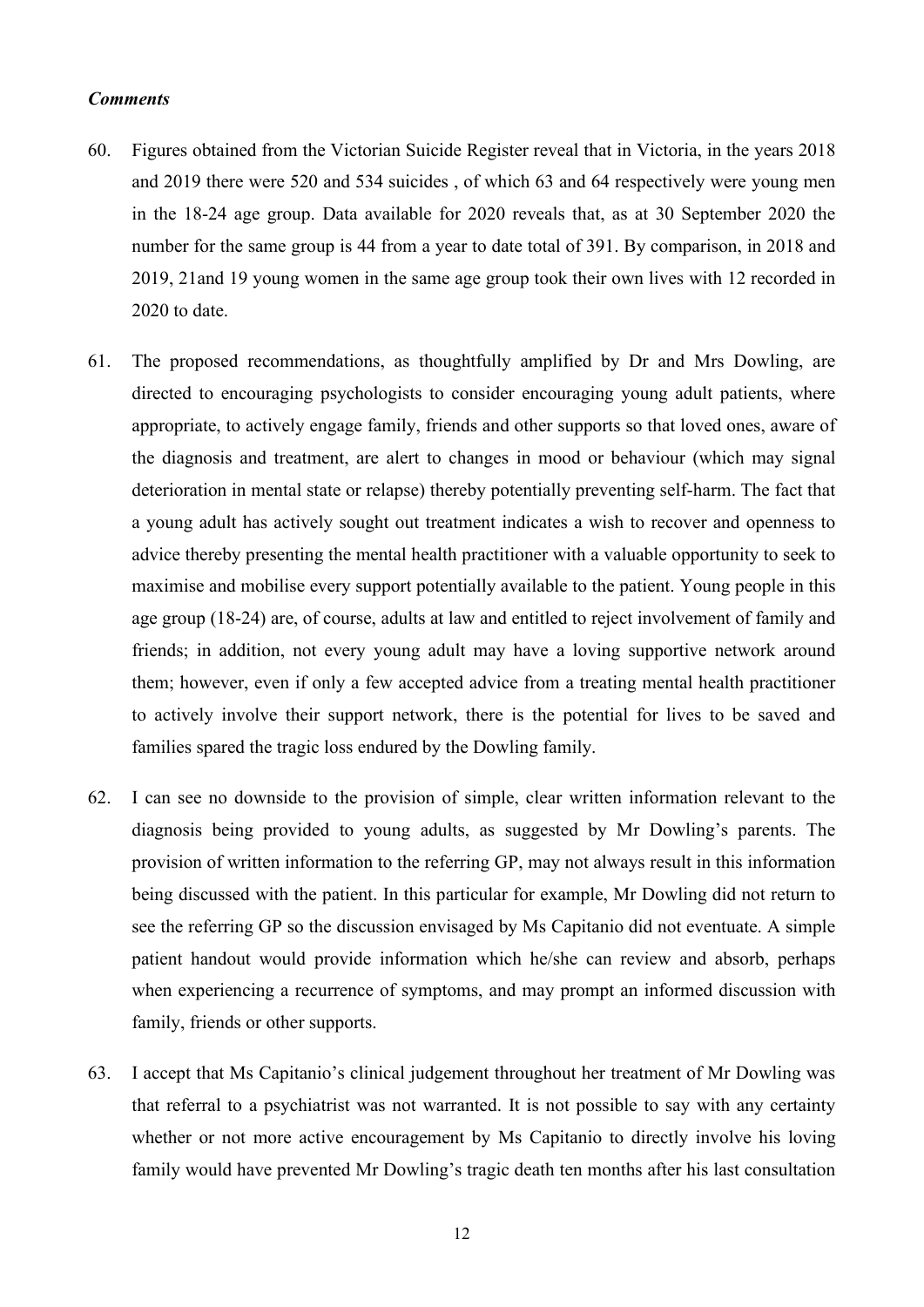with her, however, the fact she did not do so certainly represented a lost opportunity. Accordingly, I make the recommendations below.

### *Conclusion*

- 64. I have sought to determine what led Mr Dowling to take his life on this night. The argument with his housemate at the Workers' Club in Fitzroy, although apparently resolved and Mr Dowling being told that those with whom he shared a house had 'issues' with him combined with his consumption of alcohol likely caused him at least emotional distress.
- 65. It is often difficult to determine what may have precipitated a person's decision to end their life. The decision is sometimes influenced by issues known only to the deceased person. I am unable to state, with any degree of certainty, the reason or reasons for Mr Dowling choosing to end his own life. I have sought to determine what led Mr Dowling to take his life on this night. The argument with his housemate at the Workers' Club in Fitzroy, although apparently resolved and Mr Dowling being told that those with whom he shared a house had 'issues' with him combined with his consumption of alcohol likely caused him at least emotional distress.
- 66. Sometimes a decision to end one's life is impulsive and without any warning signs.
- 67. There is an increased risk of suicidal behaviour as well as completed suicide in the context of emotional dysregulation and a high blood alcohol level. The CPU advised me that the Victorian Suicide Register data held by the Coroners Court of Victoria shows that alcohol is consistently detected during post-mortem examination in 25-35% of Victorian suicides each year.
- 68. Substance misuse predisposes suicide by disinhibiting or providing "courage" to overcome resistance in carrying through the act, clouding one's ability to see alternatives, and worsening of mood disorders. The association between alcohol consumption and self-harm/suicide is not entirely clear. Theoretically, consumption of alcohol may influence self-harm/suicide due to the depressant influence of the substance itself, or acute alcohol intoxication contributing to disinhibited or impulsive behaviours.
- 69. I am satisfied, having considered all the evidence before me that no further investigation is required and there are no suspicious circumstances. I am satisfied that Mr Dowling, in a state of emotional distress, intentionally took his own life.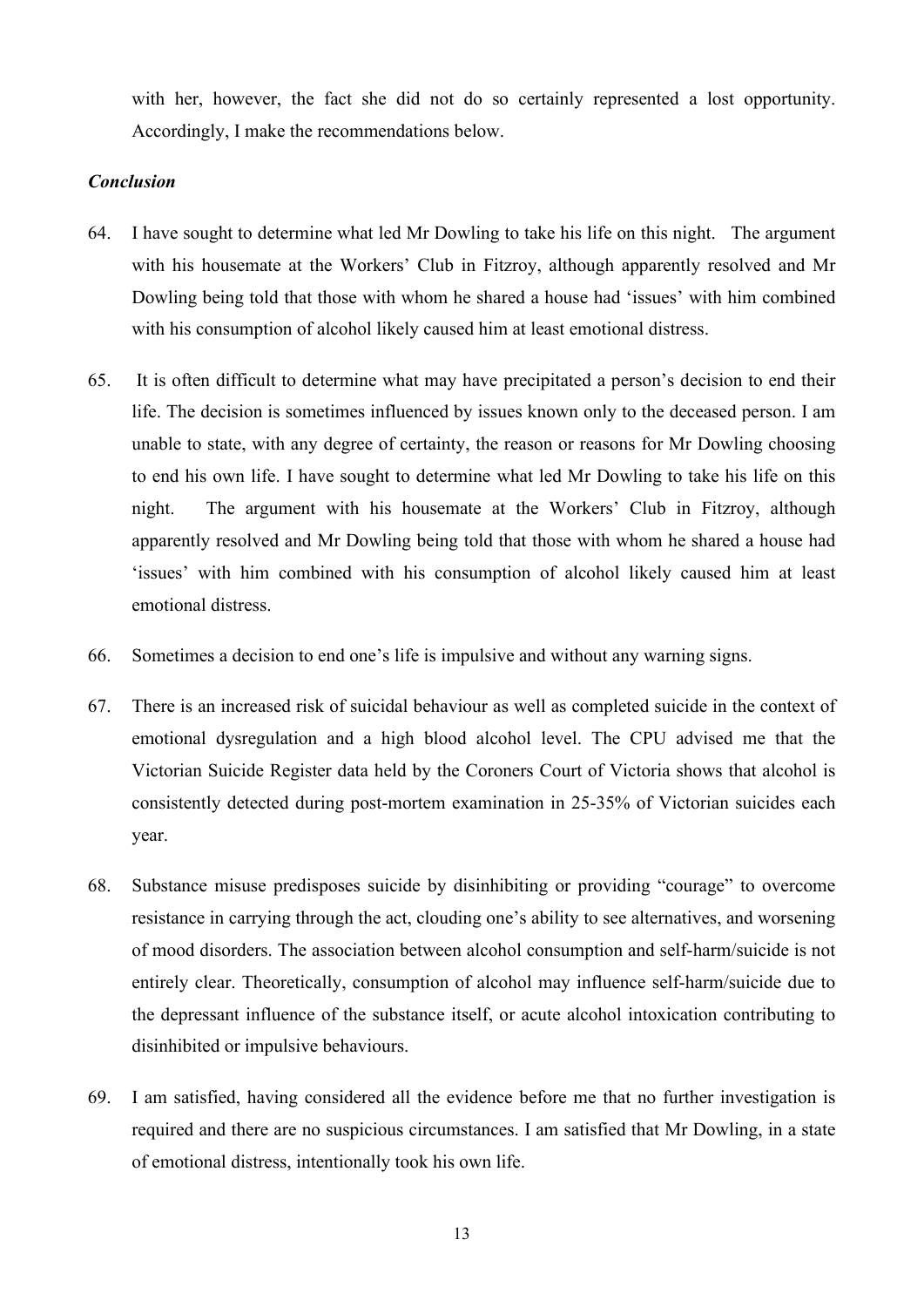#### **RECOMMENDATIONS**

Pursuant to section 72(2) of the *Coroners Act 2008,* I make the following recommendations connected with the death:

- 1. *That the Australian Psychological Society (APS) and other peak bodies representing psychologists, including the Australian Clinical Psychology Association (ACPA) and the Australian Association of Psychologists (AAP) advise their members that when treating young adults, unless clear reasons contraindicate such action, they provide the patient with written information relevant to the diagnosis which can be provided to the patient's family, friends and/or supports. In particular the information should include information about future symptoms which may indicate a relapse and the need for further therapy.*
- 2. *That the APS, ACPA and AAP advise their members that when treating young adults in relation to self-harm and suicide issues that, unless clear reasons contraindicate such actions, management should include exploring the option for the patient approving/consenting for the psychologist to directly consult with the patient's parent or a parent or partner about the patient's condition and that which may be needed to support the patient.*
- 3. *That the APS, ACPA and AAP advise their members that when treating young adults, unless clear reasons contraindicate such action, management should include establishing whether the patient has discussed the subject of treatment and any diagnosis with family, friends and/or supports and, if not, encourage and potentially provide strategy for such discussion with a view to such supports aiding treatment.*
- 4. *That the APS, ACPA and AAP advise their members that when treating young adults, if the involvement of psychiatric care is considered appropriate, clear advice is provided as to how to access such care and the patient's general practitioner is promptly notified regarding the recommendation in order to further facilitate access to such care.*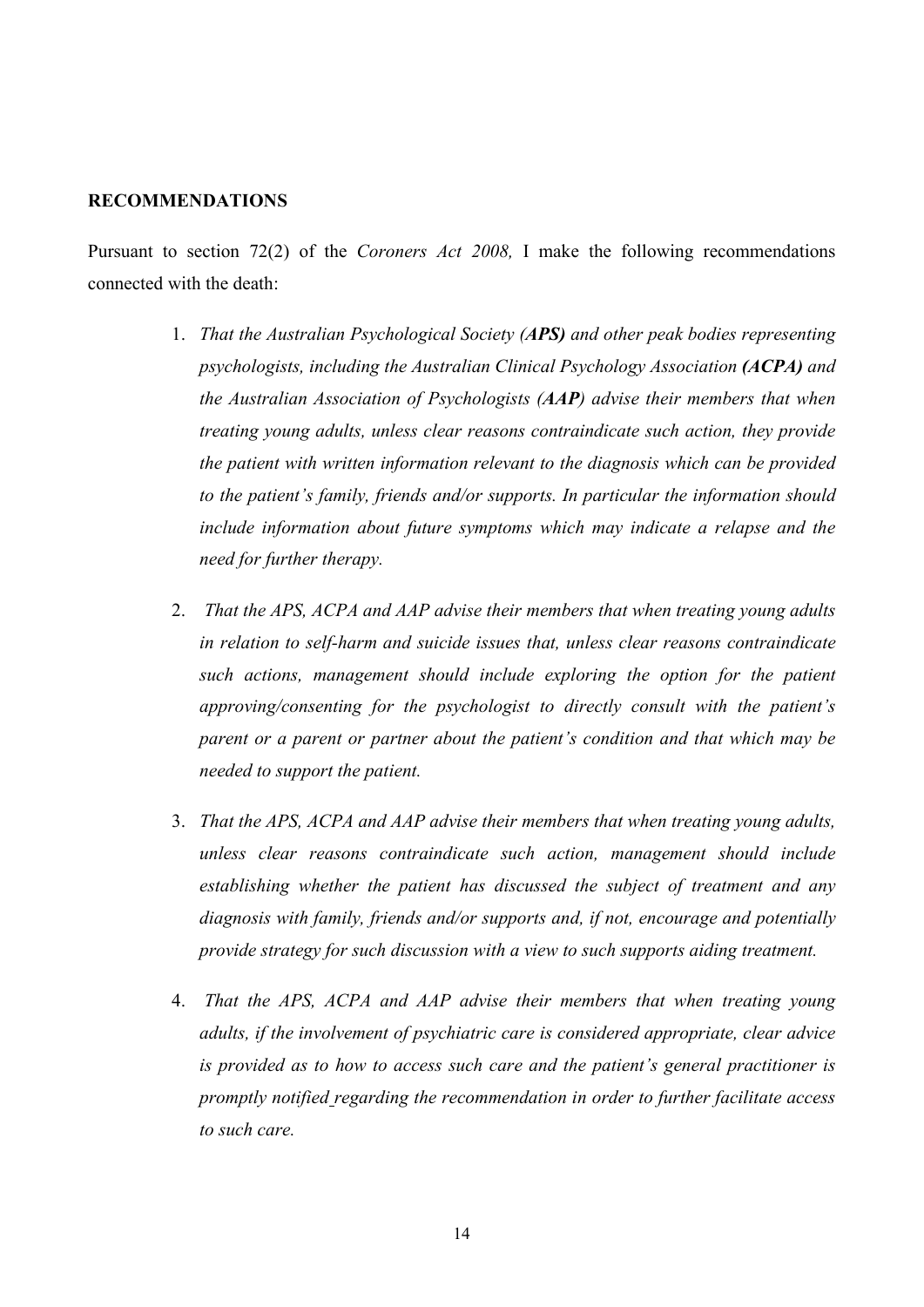5. *That the APS, ACPA and AAP remind their members that, regardless of their ongoing duty of confidentiality to deceased patients, that there is a specific exemption contained in Health Privacy Principle 2.4 of the Health Records Act 2001 (Vic) which states that:*

> *"a health service provider may disclose health information about an individual to an immediate family member of the individual if:*

*(ii) the disclosure is made for compassionate grounds.*

Pursuant to section 73(1A) of the Act, I order that this finding be published on the Coroners Court of Victoria website in accordance with the rules.

#### **FINDINGS AND CONCLUSION**

Having investigated the death, without holding an inquest, I make the following findings pursuant to section 67(1) of the *Coroners Act 2008*:

- (a) The identity of the deceased was Mitchell James Dowling, born 30 July 1997;
- (b) Mr Dowling's death occurred;
	- i. on 18 July 2018 at 93, Newry Street, Carlton North, Victoria;
	- ii. from hanging; and
	- iii. in the circumstances described in paragraphs  $29 33$  above.

I direct that a copy of this finding be provided to the following:

- (c) Dr Damian Dowling and Mrs Lisa Dowling, senior next of kin;
- (d) Ms Laura Capitanio, Elementa Psychology, Kew;
- (e) Dr Zena Burgess, CEO, The Australian Psychological Society;
- (f) Associate Professor Vida Bliokas, President, The Australian Clinical Psychology Association;
- (g) Anne Marie Collins, President, Australian Association of Psychologists; and
- (h) Senior Constable Karly Gilmour, Coroner's Investigator, Victoria Police.